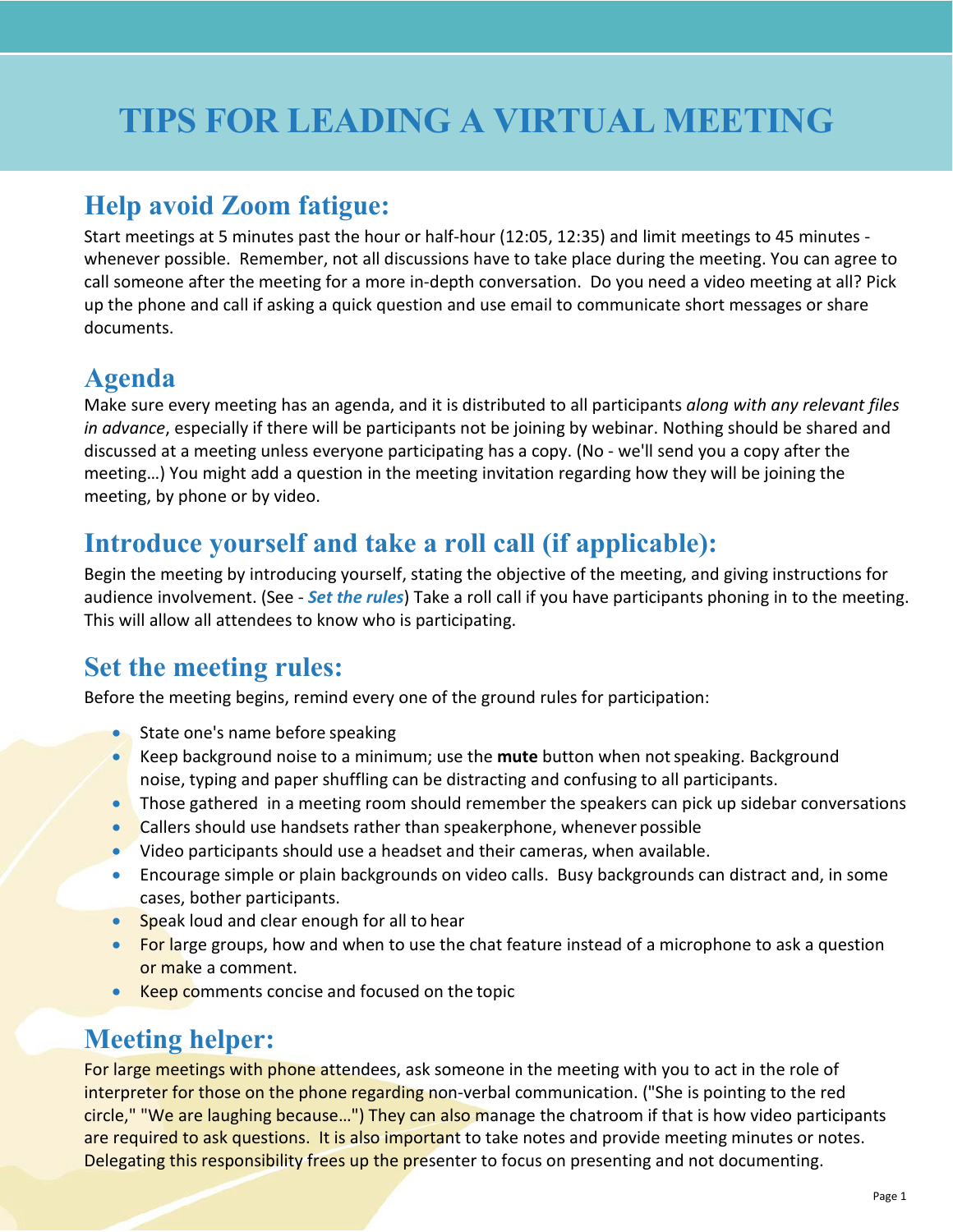# **TIPS FOR LEADING A VIRTUAL MEETING**

#### **Remember this simple 3-step rule:**

- Have and review the agenda
- Don't Be Afraid to Pause (to allow everyone to speak or use the chatbox)
- Summarize decisions and action items

### **Be direct:**

"Please look on page 7, and we'll discuss the diagram..." is more direct and effective than, "The next diagram we'll discuss is found on the next page..." Using active, direct language will stimulate and hold your audience's interest.

#### **Stay on schedule:**

Be respectful of everyone's time and start and end on schedule.

### **Check-in:**

Periodically throughout the meeting, check in to ensure the technology is working correctly, participants can hear, see slides, etc.

### **List all on the phone:**

Keep a list identifying those who joined via phone or are not identified via video participation. This will remind the leader of who is not visible and to include them in the conversation. Call on people you have not heard from during the meeting to allow them to participate, especially if they do not have access to the chat feature.

### **Leader Responsibilities:**

- Use Microsoft Team, Zoom, or other University supported tools whenever possible; make it easy for staff to locate relevant files and join the meetings virtually
- Set expectations for participation (unmuting, using the chat feature, etc.)
- Stick to the agenda
- Control interruptions by setting expectations and guidance on how to participate.
- Anticipate problems and be prepared with solutions
- Pause often to give all a chance to enter the conversation, call on those who cannot be seen to be included.